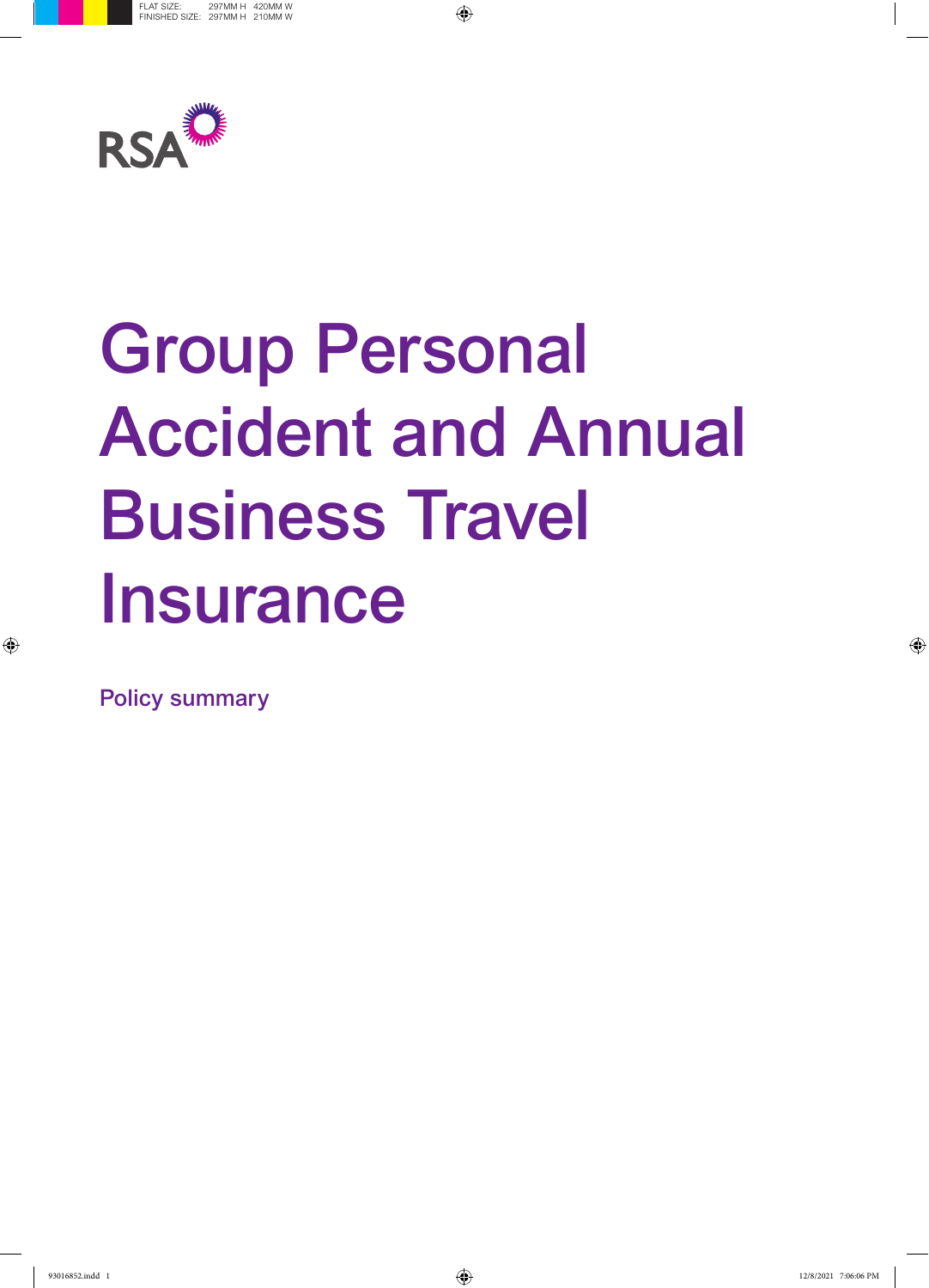# Group Personal Accident and Annual Business Travel Insurance

Policy Summary

This policy is an annually renewable Group Personal Accident and Annual Business Travel insurance, underwritten by Royal & Sun Alliance Insurance Ltd.

The information below provides a summary of the cover provided. For full terms and conditions of the cover please refer to the policy document (reference number UKC01782M) a copy of which is available on request.

The Insured can select the cover to suit their needs from the following sections. Full details of what have been chosen will be shown in the Quotation and Policy Schedule

#### Personal Accident Section

Select:

- Who should be insured (Insured Person)
- When they should be covered (Operative Time)
- Which of the Death and Disability benefits apply and
- How much benefit is Provided (Sums Insured)
- Various special extensions and telephone support services apply

#### Travel Section

Select:

- Who should be insured (Insured Person)
- When they should be covered (Operative Time)
- Which covers apply, for example, Baggage

Cancellation Curtailment Replacement Rearrangement and Change of Itinerary (further details are contained within this document)

Various additional covers and extensions apply to both the Personal Accident and Travel Insurance Sections.

#### Important Information

The Important Information section of this Policy Summary explains the following:

- Law applicable to the policy.
- Financial or trade sanctions.
- Our complaints procedure.
- Compensation.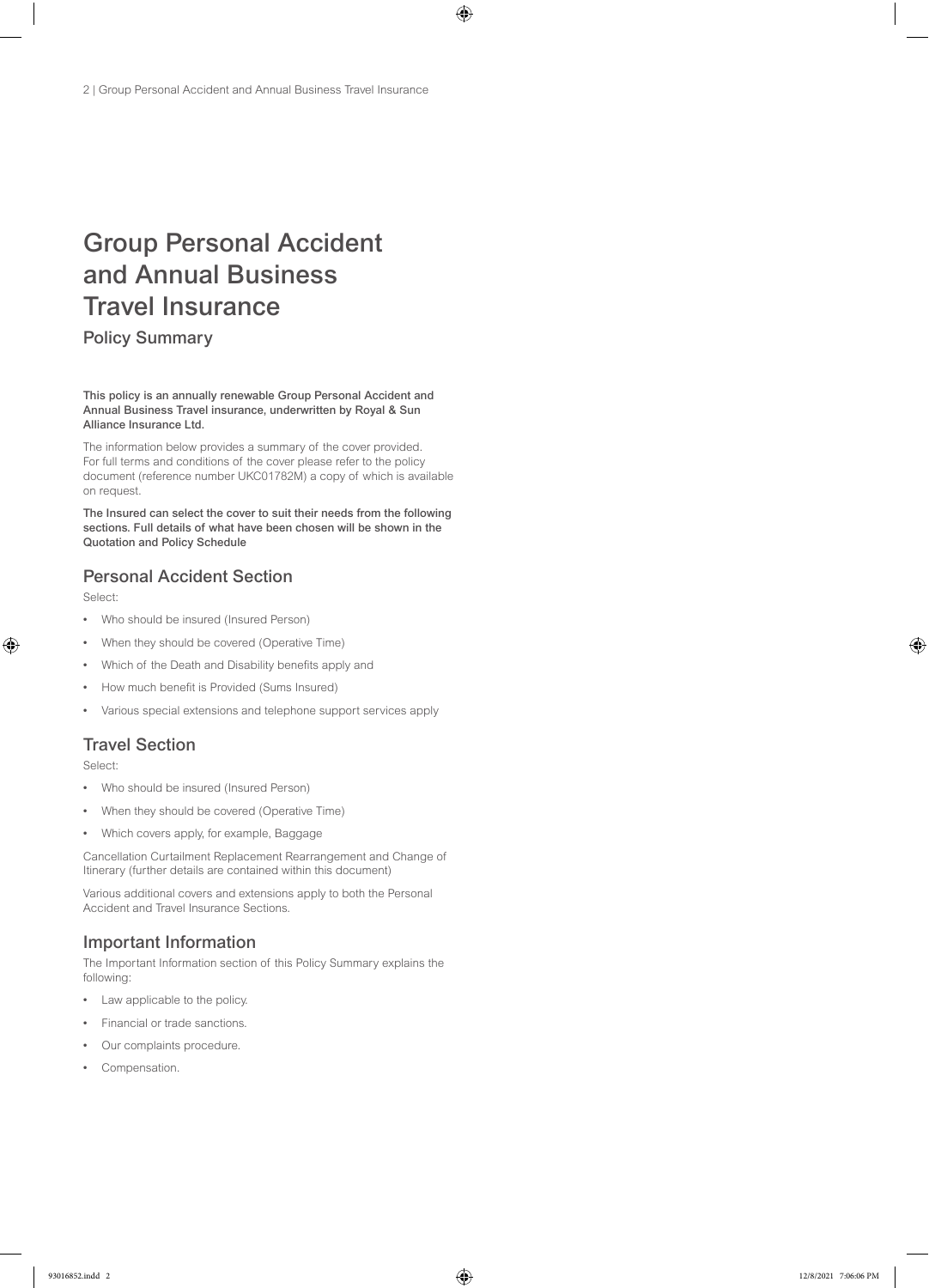## Table 1 Standard Features and Benefits

| <b>FEATURES AND BENEFITS</b>                                                                                                                                                                                                                                                                                                                                                                                                                           | SIGNIFICANT EXCLUSIONS OR LIMITATIONS                                                                                                                                                                                                                                                                                                                                                                                                                                                                                                                                                                                                                                              |  |
|--------------------------------------------------------------------------------------------------------------------------------------------------------------------------------------------------------------------------------------------------------------------------------------------------------------------------------------------------------------------------------------------------------------------------------------------------------|------------------------------------------------------------------------------------------------------------------------------------------------------------------------------------------------------------------------------------------------------------------------------------------------------------------------------------------------------------------------------------------------------------------------------------------------------------------------------------------------------------------------------------------------------------------------------------------------------------------------------------------------------------------------------------|--|
| <b>GROUP PERSONAL ACCIDENT INSURANCE SECTION</b>                                                                                                                                                                                                                                                                                                                                                                                                       |                                                                                                                                                                                                                                                                                                                                                                                                                                                                                                                                                                                                                                                                                    |  |
| Personal Accident provides financial protection following bodily injury<br>following an accident.<br>(Depending on the cover purchased, lump sum payment if within two<br>years as the result of an accident an insured person dies or is left<br>permanently disabled and/or payment of a weekly benefit).                                                                                                                                            | Personal Accident Accumulation limits apply for<br>$\bullet$<br>each Insured Person if their Sum Insured is linked to their salary<br>passengers travelling in the same aircraft.<br>terrorism.<br>war while on an 'external journey'.<br>nuclear, chemical or biological cause when on the Insured's UK<br>premises<br>any other incident.<br>Non employee, spouse and child benefits are restricted, please<br>refer to the Policy Wording for details.                                                                                                                                                                                                                          |  |
| The following Benefits may be selected:<br>Death.<br>Loss of two or more limbs, or both eyes, or one of each.<br>Loss of one limb or eye, permanent total loss of speech,<br>permanent total loss of hearing.<br>Permanent total disablement.<br>$\bullet$<br>Permanent partial disablement (also known as 'continental scale').<br>٠<br>Temporary total disablement (weekly benefit).<br>$\bullet$<br>Temporary partial disablement (weekly benefit). | Committing or attempting to commit suicide or as a result of a self<br>inflicted injury.<br>Illness or disease (not resulting from bodily injury) following an<br>accident.<br>Any naturally occurring condition or degenerative process, or any<br>$\bullet$<br>gradually operative cause.<br>Post traumatic stress disorder or any psychological or psychiatric<br>$\bullet$<br>condition (not resulting from bodily injury following an accident).<br>Radioactive contamination not resulting from bodily injury following<br>an accident.<br>Nuclear chemical or biological cause other than on the insured's<br>premises.<br>War by any nuclear chemical or biological cause. |  |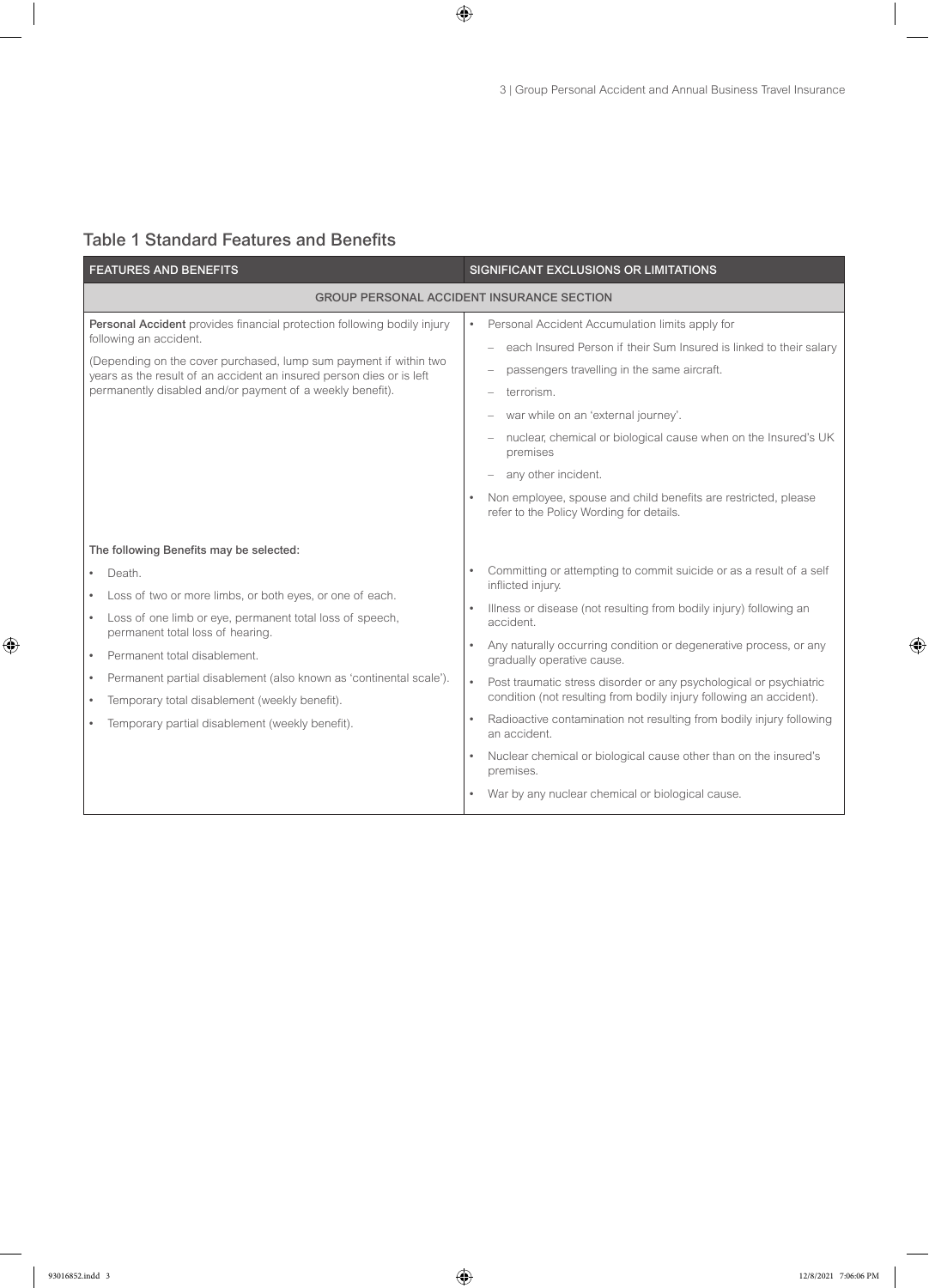| <b>FEATURES AND BENEFITS</b>                                                                          | SIGNIFICANT EXCLUSIONS OR LIMITATIONS                                                                  |
|-------------------------------------------------------------------------------------------------------|--------------------------------------------------------------------------------------------------------|
| <b>GROUP PERSONAL ACCIDENT INSURANCE SECTION</b>                                                      |                                                                                                        |
| The following Benefits will be provided at no extra cost when<br>Personal Accident cover is provided: | These benefits only operate if there is a payment under one of the<br>٠<br>Personal Accident benefits. |
| <b>Accident Medical Expenses</b><br>$\bullet$                                                         |                                                                                                        |
| <b>Bereavement Counselling</b><br>$\bullet$                                                           |                                                                                                        |
| Catastrophe<br>$\bullet$                                                                              |                                                                                                        |
| Catastrophe Critical Response Counselling<br>$\bullet$                                                |                                                                                                        |
| Coma Benefit<br>$\bullet$                                                                             |                                                                                                        |
| <b>Commuting Expenses</b><br>$\bullet$                                                                |                                                                                                        |
| Corporate Hospitality<br>$\bullet$                                                                    |                                                                                                        |
| Counselling<br>$\bullet$                                                                              |                                                                                                        |
| Damage to Clothing and Baggage<br>$\bullet$                                                           |                                                                                                        |
| Dental and Optical Expenses<br>$\bullet$                                                              |                                                                                                        |
| Dependents Benefit<br>$\bullet$                                                                       |                                                                                                        |
| <b>Disability Assistance</b><br>$\bullet$                                                             |                                                                                                        |
| Domestic Assistance<br>$\bullet$                                                                      |                                                                                                        |
| <b>Executor Expenses</b><br>$\bullet$                                                                 |                                                                                                        |
| <b>Facial Disfigurement</b><br>$\bullet$                                                              |                                                                                                        |
| <b>Funeral Expenses</b><br>$\bullet$                                                                  |                                                                                                        |
| Hospitalisation<br>$\bullet$                                                                          |                                                                                                        |
| <b>Hospital Visiting Expenses</b><br>$\bullet$                                                        |                                                                                                        |
| Paralysis<br>$\bullet$                                                                                |                                                                                                        |
| Recruitment Costs following Suicide<br>$\bullet$                                                      |                                                                                                        |
| <b>Relocation Expenses</b><br>$\bullet$                                                               |                                                                                                        |
| Retraining Benefit<br>$\bullet$                                                                       |                                                                                                        |
| Visitors Extension<br>$\bullet$                                                                       |                                                                                                        |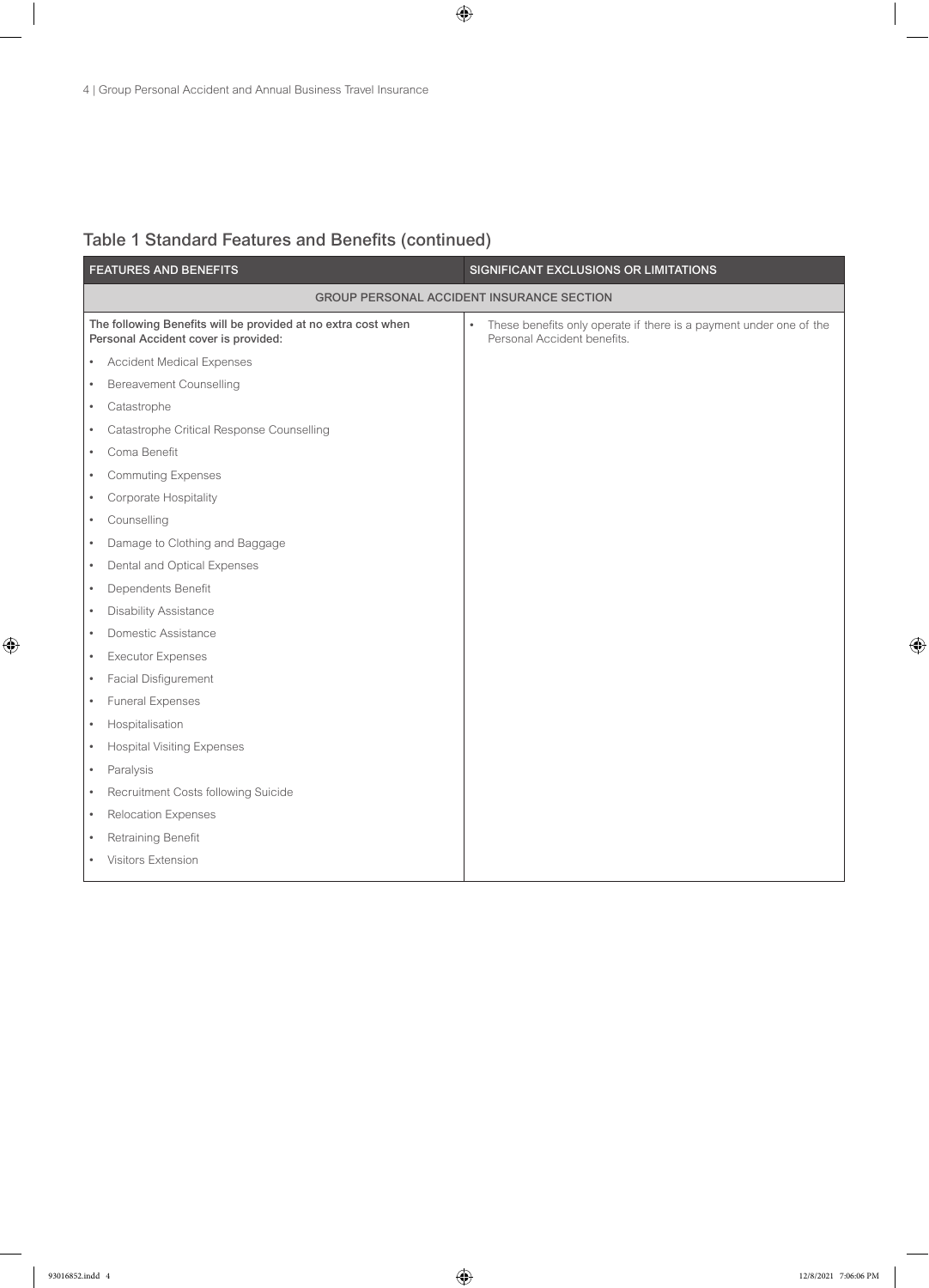| <b>FEATURES AND BENEFITS</b>                                                                                                                                                                                                                                                                                                                                                                                                                                          | SIGNIFICANT EXCLUSIONS OR LIMITATIONS                                                                                                                                                                                                                                                                                                                                                                                                                                               |  |
|-----------------------------------------------------------------------------------------------------------------------------------------------------------------------------------------------------------------------------------------------------------------------------------------------------------------------------------------------------------------------------------------------------------------------------------------------------------------------|-------------------------------------------------------------------------------------------------------------------------------------------------------------------------------------------------------------------------------------------------------------------------------------------------------------------------------------------------------------------------------------------------------------------------------------------------------------------------------------|--|
| ANNUAL BUSINESS TRAVEL INSURANCE SECTIONS                                                                                                                                                                                                                                                                                                                                                                                                                             |                                                                                                                                                                                                                                                                                                                                                                                                                                                                                     |  |
| Travel provides financial protection against travel risks. Cover is<br>available for directors, business partners and employees.<br>The policy may cover the spouse of any of the above and any 'spouse'<br>or 'child', while accompanying them on a business trip. (Please refer to<br>the Policy Wording for our definition of a 'child' and a 'spouse' which<br>includes partners). Cover may be purchased for other<br>non-employees in particular circumstances. | Travel Accumulations limits apply for:<br>$\bullet$<br>- Cancellation Curtailment Replacement Rearrangement and<br>Change of Itinerary<br>Evacuation<br>Hijack Kidnap and Detention<br>Personal Security Specialist Expenses<br><b>Travel Delay</b>                                                                                                                                                                                                                                 |  |
| Baggage Insurance including up to £2,000 towards the purchase of<br>emergency clothing and toiletries if baggage is delayed for 4 hours or<br>more, up to £500 in respect of replacement keys and lock mechanisms<br>where home or car keys are lost damaged stolen or destroyed, and up<br>to an additional £3,000 in respect of business equipment                                                                                                                  | A limit will apply per item of up to £3,000 or the Sum Insured<br>whichever is the lesser.                                                                                                                                                                                                                                                                                                                                                                                          |  |
| Cancellation, Curtailment Replacement,<br>Rearrangement and Change of Itinerary<br>where the cause is outside of the control of the insured person up to a<br>maximum of the Sum Insured purchased per Insured Person.                                                                                                                                                                                                                                                | Change of mind to travel.<br>$\bullet$<br>Redundancy.<br>Financial failure or omission, or neglect of any provider of transport<br>$\bullet$<br>or accommodation, or their agent.<br>Strike or industrial action which existed or of which advance notice<br>$\bullet$<br>had been given on or before the date on which the journey was<br>booked.<br>An accumulation limit of £250,000 applies for all losses arising from<br>the same Incident or in any one Period of Insurance. |  |
| Evacuation Insurance up to a maximum of the<br>Sum Insured purchased per Insured Person.                                                                                                                                                                                                                                                                                                                                                                              | Evacuation without the knowledge or consent of Healix Security.<br>$\bullet$<br>An accumulation limit of £100,000 applies for all losses arising from<br>$\bullet$<br>the same Incident or in any one Period of Insurance.                                                                                                                                                                                                                                                          |  |
| Hijack, Kidnap and Detention including situation advisors fees at a<br>rate of £300 per day plus the additional cost of necessary travel and<br>accommodation up to a maximum of £100,000 per Insured Person.                                                                                                                                                                                                                                                         | Fraudulent dishonest or criminal acts.<br>$\bullet$<br>An accumulation limit of £250,000 applies for all losses arising from<br>$\bullet$<br>the same Incident or in any one Period of Insurance.                                                                                                                                                                                                                                                                                   |  |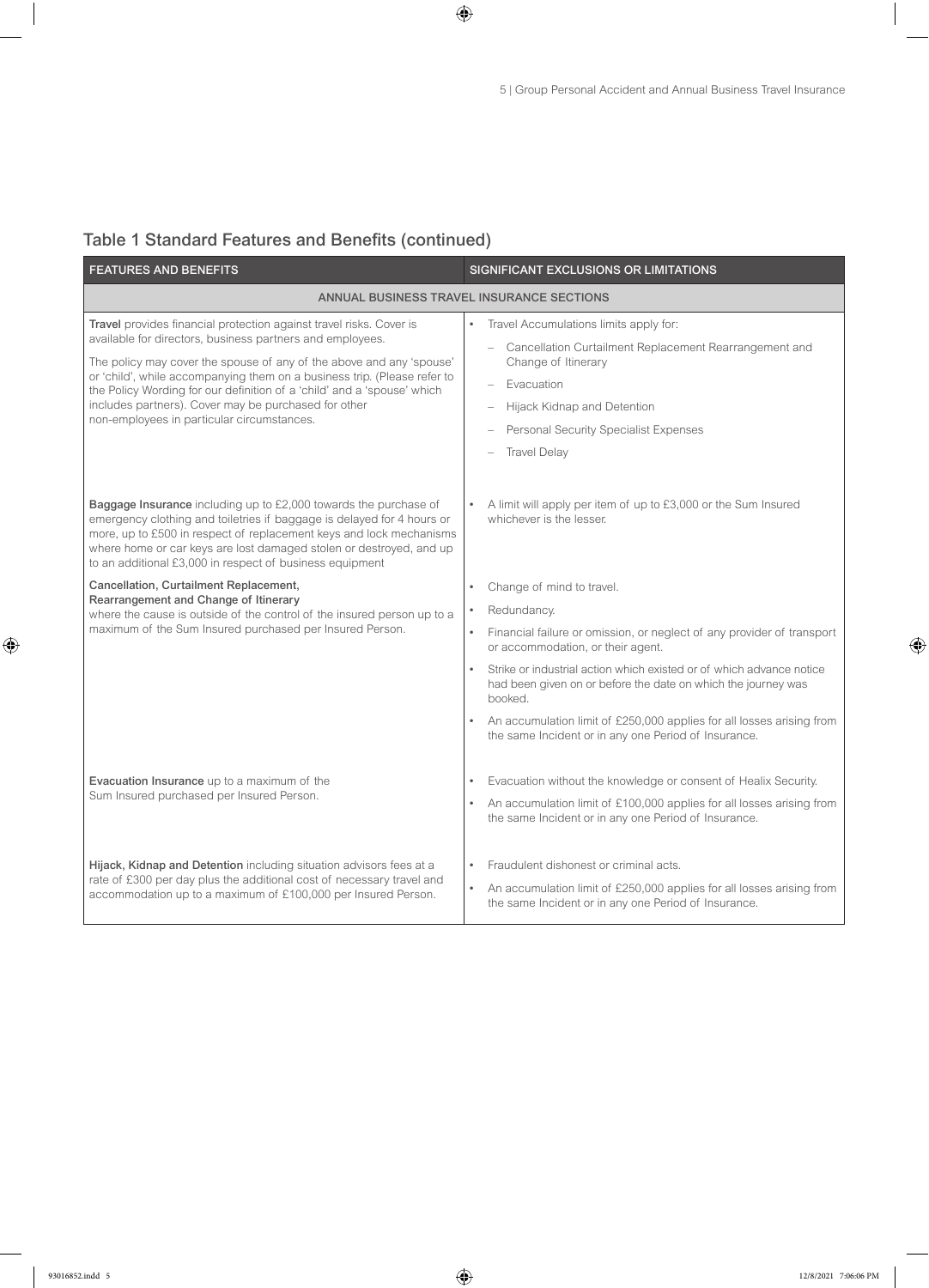| <b>FEATURES AND BENEFITS</b>                                                                                                                                                                                                       | SIGNIFICANT EXCLUSIONS OR LIMITATIONS                                                                                                                                                                                     |  |
|------------------------------------------------------------------------------------------------------------------------------------------------------------------------------------------------------------------------------------|---------------------------------------------------------------------------------------------------------------------------------------------------------------------------------------------------------------------------|--|
| ANNUAL BUSINESS TRAVEL INSURANCE SECTIONS                                                                                                                                                                                          |                                                                                                                                                                                                                           |  |
| Legal expenses                                                                                                                                                                                                                     | Any claim reported more than 90 days after an event.                                                                                                                                                                      |  |
| Legal Expenses incurred by the Insured Person or their Legal Personal<br>Representative in pursuit of compensation against a third party who<br>has caused injury to the Insured Person while they were on an External<br>Journey. | Any claim where the prospect of success in achieving a reasonable<br>$\bullet$<br>settlement is insufficient, or the estimate of irrecoverable legal<br>expenses is greater than the compensation being sought.           |  |
| Medical Repatriation and Emergency Travel Expenses including<br>dental and optical expenses necessitated by bodily injury following an<br>Accident or incurred for emergency treatment.                                            | $\bullet$<br>Medical expenses in Britain, or the insured person's usual country<br>of residence (unless below £25,000 for inpatient or outpatient<br>treatment, and then only if incurred within 3 months of returning to |  |
| Pregnancy or childbirth expenses but only if necessitated by bodily<br>injury following an Accident or incurred for pregnancy related illness or                                                                                   | Britain, or usual country of residence, at the end of a journey on<br>which expenses are initially incurred).                                                                                                             |  |
| complications requiring emergency treatment.                                                                                                                                                                                       | Routine Pregnancy or childbirth expenses.<br>$\bullet$                                                                                                                                                                    |  |
| Cover also includes:                                                                                                                                                                                                               | Travelling against medical advice                                                                                                                                                                                         |  |
| • Funeral Expenses up to £10,000 (does not aggregate with<br>Personal Accident cover).                                                                                                                                             |                                                                                                                                                                                                                           |  |
| Hospitalisation up to £50 per day for 52 weeks.<br>$\bullet$                                                                                                                                                                       |                                                                                                                                                                                                                           |  |
| Repatriation of Household Goods up to £2,000.<br>$\bullet$                                                                                                                                                                         |                                                                                                                                                                                                                           |  |
| Search and Rescue Costs up to £25,000.<br>$\bullet$                                                                                                                                                                                |                                                                                                                                                                                                                           |  |
| Money and Credit Cards                                                                                                                                                                                                             | Losses more than 120 hours preceding or following an Insured<br>Journey.                                                                                                                                                  |  |
|                                                                                                                                                                                                                                    | Losses exceeding £3,000 or the Sum Insured whichever is the<br>$\bullet$<br>lesser in respect of coin bank and currency notes.                                                                                            |  |
| Personal Liability up to £5,000,000                                                                                                                                                                                                | No indemnity is provided where legal liability arises out of the<br>Insured Person's trade, profession or business.                                                                                                       |  |
|                                                                                                                                                                                                                                    | Ownership, possession or use by, or on behalf of the Insured<br>Person of any mechanically propelled vehicle, aircraft, other aerial<br>device, hovercraft or water borne craft.                                          |  |
| Personal Security Specialist Expenses to employ the Company's<br>security specialists Healix Security to extricate the Insured Person<br>following their involvement in a life-threatening situation.                              | Fraudulent, dishonest or criminal acts.                                                                                                                                                                                   |  |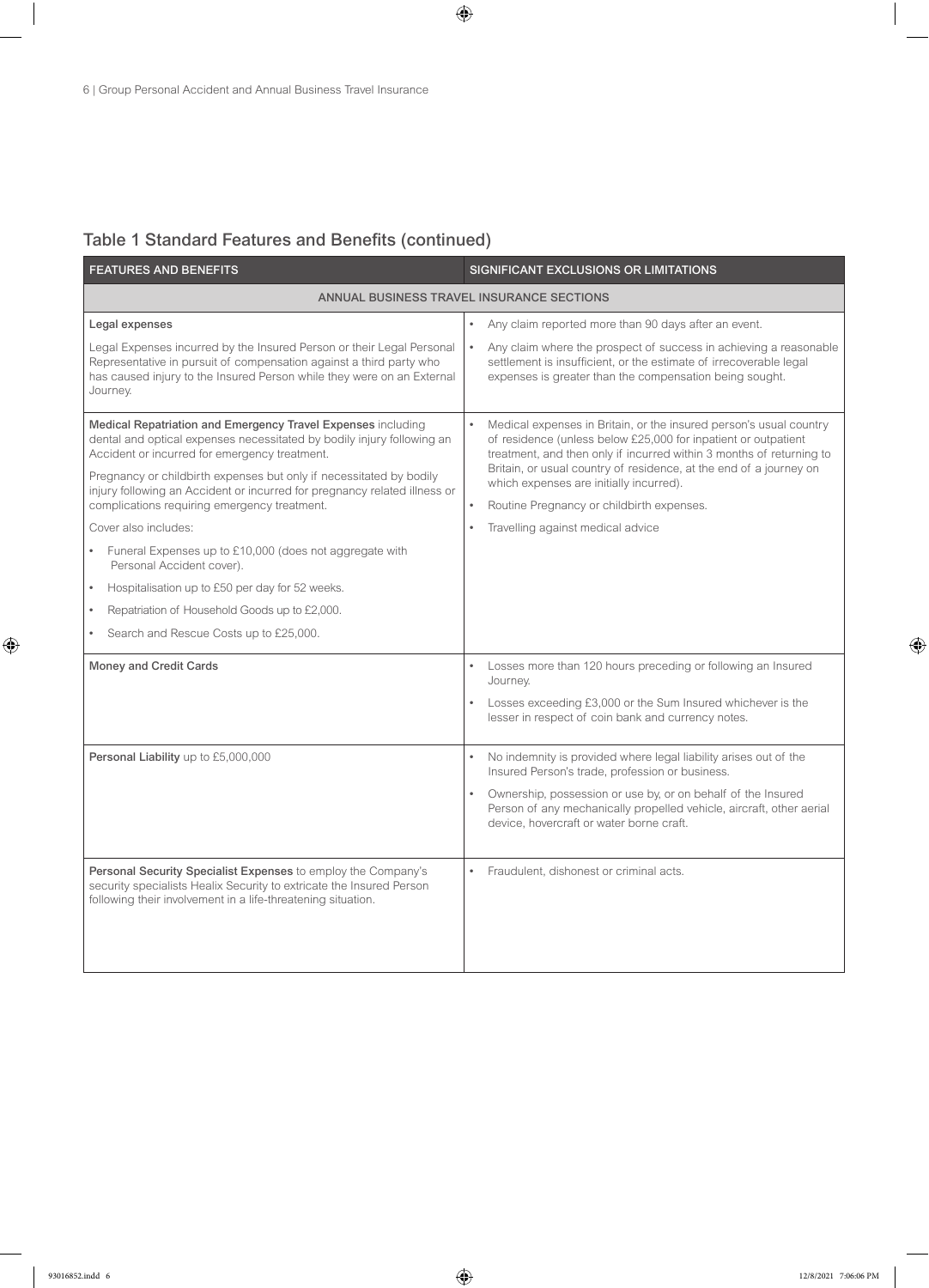| <b>FEATURES AND BENEFITS</b>                                                                                                                                                                                   | SIGNIFICANT EXCLUSIONS OR LIMITATIONS                                                                                          |  |
|----------------------------------------------------------------------------------------------------------------------------------------------------------------------------------------------------------------|--------------------------------------------------------------------------------------------------------------------------------|--|
| ANNUAL BUSINESS TRAVEL INSURANCE SECTIONS                                                                                                                                                                      |                                                                                                                                |  |
| Travel Delay at a rate of £200 after 4 hours then £50 per hour up to a<br>maximum of £750 per Insured Person.                                                                                                  | Delay due to a strike or industrial action which existed, or of which<br>advance notice was given, at the time of the booking. |  |
|                                                                                                                                                                                                                | An accumulation limit of £50,000 applies for all losses arising from<br>the same Incident or in any one Period of Insurance.   |  |
| <b>Travel Documents</b> – if passport, visa, travel tickets or other essential<br>travel documents are lost, this section reimburses the cost of<br>necessary travel and accommodation to obtain replacements. | Losses not reported to the consular representative of the relevant<br>issuing country within 24-hours of discovery of loss.    |  |

#### Table 2 General Conditions

The following apply to the Policy as a whole regardless of the specific cover you have selected.

For full details of these and other exclusions & limits please read your Policy Wording and Schedule.

#### GENERAL CONDITIONS AND EXCLUSIONS

- We may cancel any insurance provided under this Policy against war or terrorism by sending seven days notice of cancellation to the insured at their last known address. If a business trip commenced before the expiry of such notice, then cover for that trip will not be affected.
- We may cancel that part of this Policy which is prohibited or restricted and would breach any prohibition or restriction imposed by law or regulation with immediate effect by giving written notice to the other at their last known registered address.
- In the event of a non-disclosure or misrepresentation at inception or any renewal we will waive our rights to avoid the Policy is such nondisclosure or misrepresentation was innocent and free from any fraudulent conduct or intent to deceive.
- The policy does not provide any cover:
	- 1. Directly or indirectly as a result of or contributed to by War in Britain or the Insured Person's normal country of residence.
	- 2. After the expiry of the period of insurance in which the Insured Person attains the age of 80 years.